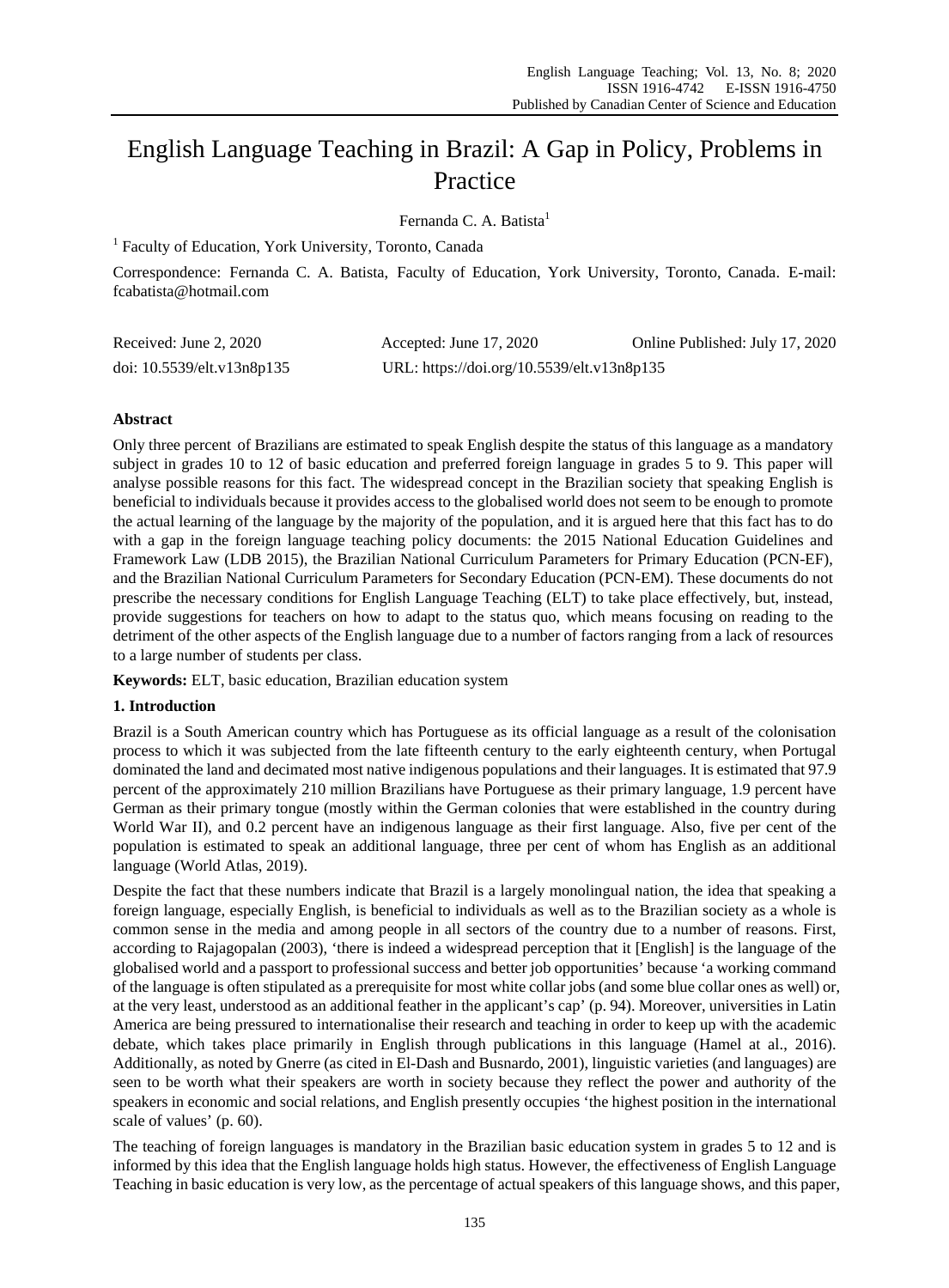therefore, aims at discussing some of the possible causes for such numbers: the policies are incomplete and this fact impacts the quality of teacher education, the availability of pedagogical resources, the number of students in the classroom, and both students' and teachers' motivation and attitude toward English.

This analysis of the situation of ELT in Brazil will take place through an activation of the knowledge acquired from my own experience as a teacher student, teacher, and later professor of teacher education and the review of eight journal articles that address the problem as well as of three of the most important education policies in the country: the 2015 National Education Guidelines and Framework Law (Lei de Diretrizes e Bases (LDB) 2015); the Brazilian National Curriculum Parameters for Primary Education (PCN-EF); and the Brazilian National Curriculum Parameters for Secondary Education (PCN-EM). Three journal articles as well as the three policy documents were written in the Portuguese language and had some of their ideas and extracts translated into English by me in citations and quotations.

#### **2. A Gap in Brazilian Education Policies**

The most important policy document guiding Brazilian education at present is LDB 2015. It states that basic education can be either publicly or privately funded and consists of pre-school (targeted at children aged 0 to 5, but mandatory to children aged 4 and 5), mandatory primary school (grades 1-9, children aged 6-14), and mandatory secondary school (grades 10-12, adolescents aged 15-17). LDB 2015 mandates the teaching of a foreign language chosen locally from grades 5 to 12 for two 45-, 50-, or 60-minute-periods per week in all basic education (Brazil, 2014). A recent reform has added to LDB 2015 that English will be the foreign language taught in secondary school throughout the country. Previous versions of LDB, however, did not mandate the teaching of English or any other foreign language in basic education, and the problems that are faced in ELT nowadays can be said to date back from the time these laws were passed (Messias, 2012; Silva, 2015).

For instance, LDB 1961 removed foreign languages from the list of compulsory subjects in secondary education, LDB 1971 removed them from the subjects in primary education while making them optional in secondary education for one 45-, 50-, or 60-minute-period per week, and LDB 1976 made them optional in primary school and mandatory in secondary school (Messias, 2012). It is worth mentioning that, by 1961, English had already been established as the most commonly taught foreign language in Brazilian schools and that this removal of / reduction in English classes led to an increase in the number of private language centres in Brazil as well as to the perception that only in those language centres could students learn the English language (Messias, 2012; Paiva, 2003, as cited in Silva, 2015; Capuani and Venera, 2016). This idea is ingrained in Brazilian society to such an extent until the present day that it becomes a self-fulfilled prophecy even when good conditions for learning seem to be present and is reinforced by this and other important policy documents – PCN-EF and PCN-EM – when they do not establish the conditions that are necessary for the teaching and learning of a foreign language to happen successfully in basic education (Gimenez et al., 2016), but rather attempt to adjust the teaching and learning to whatever the existing conditions are, which can be interpreted as a way to promote not only the status quo (Messias, 2012) but also a neoliberalist view of English language learning (Capuani and Venera, 2016).

Both PCN-EF (Brazil, 1998) and PCN-EM (Brazil, 2000) present progressive ideas about how a foreign language should be taught in the basic education classroom. Such ideas include a social interactionist view of language, which aligns with contemporary research in second language teaching and means a shift from the traditional grammar-translation method largely employed in Brazilian schools in previous decades. The Parameters also recommend interdisciplinary work, the implementation of cross-curricular themes, formative assessment in addition to summative, a value of students' prior knowledge and position as critical subjects, and, thus, an approach to teaching as negotiation that aims to educate students for the full exercise of citizenship, which includes the notions of respect for difference and diversity that can be promoted by the teaching and learning of foreign languages.

However, the Parameters fail in pointing out the necessary conditions for this teaching and learning process to occur. For example, they acknowledge that reading and writing should be focused on to the detriment of listening and speaking due to the difficulties faced by the teacher in basic education (Brazil, 1998): large classrooms, lack of appropriate resources including class and preparation time for the teacher and opportunities for the students to be exposed to the language outside the classroom, and, in many situations, teachers' lack of knowledge of the subject matter. Instead, what they should do is to actively propose that a smaller number of students sit in English classes – as it was allowed by LDB 1996 and continues to be so by LDB 2015, that more class and preparation time be granted the teacher, that schools have English resources that students can access to familiarise themselves with the language, and that better teacher education be implemented. When neither PCN-EF nor PCN-EM provides solutions to the obstacles for satisfactory ELT in basic education and yet acknowledge that knowing a foreign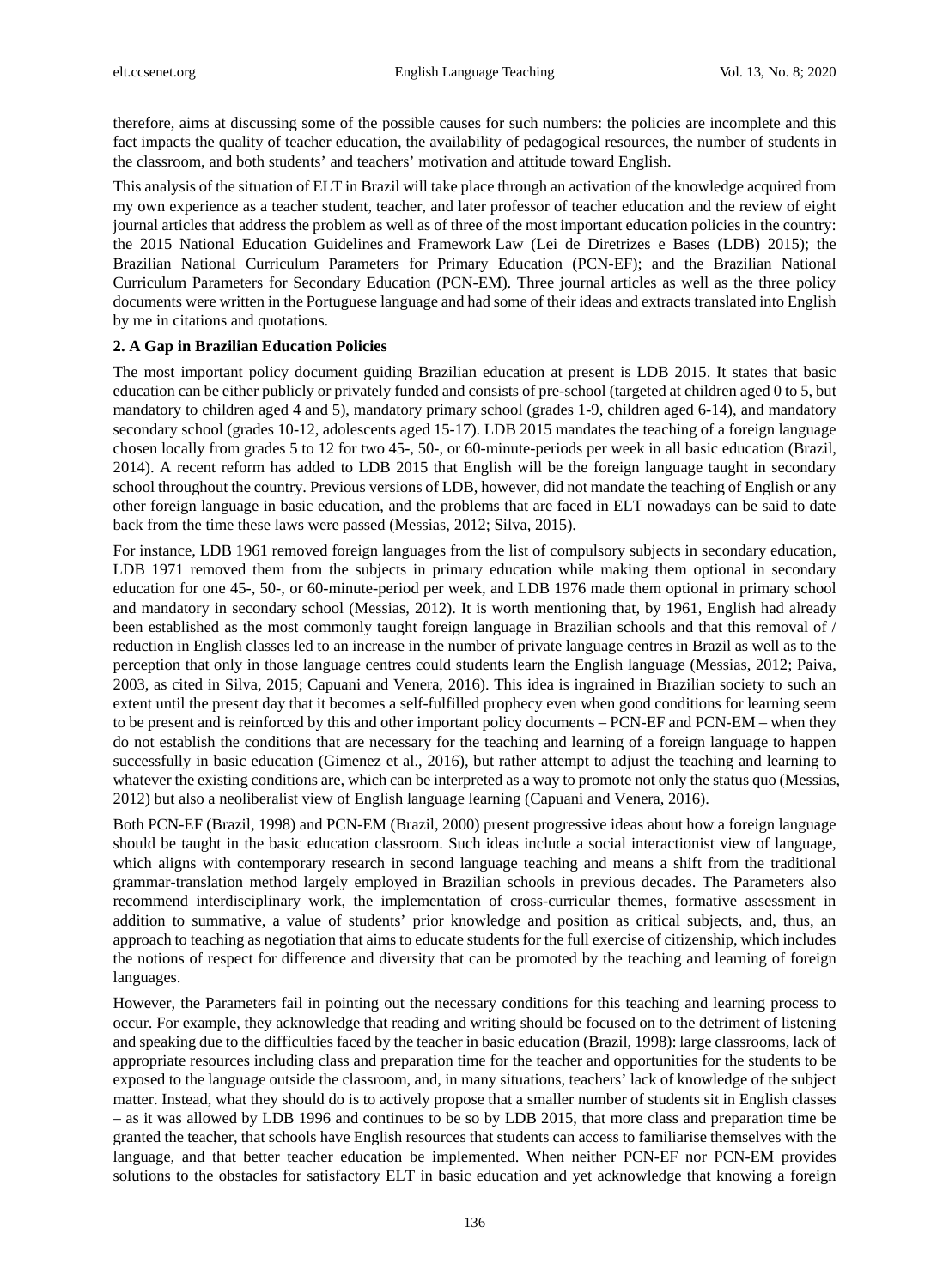language is beneficial, they are implicitly promoting the privatisation of ELT because they are directing students to private language centres (Capuani and Venera, 2016). There are several problems with this position given that the right to free education provided by the state is guaranteed by the Brazilian constitution.

First, about 70 per cent of Brazilians come from social classes C, D, and E (Nes, 2016). This means that many of these people would not be able to afford private language courses for themselves or their children. Actually, this percentage is similar to the one of students attending public schools in Brazil, which are free. Privatising ELT for these children, then, pretty much means accepting that they will never learn the language and, if it is really such an important means of inclusion in the global world, that they will be excluded. This is the most undesirable of things for an already really unequal society which has problems with extreme poverty, infant mortality, corruption, violence, and high crime rates, among others. Second, this underlying outsourcing of ELT contradicts the policy documents themselves, which state that learning a foreign language is the right of all citizens (LDB 2015) and that the teaching of a foreign language is the duty of primary and secondary schools and should take place in these settings (PCN-EF). Third, even those students whose families can afford private language courses would be paying for the same service twice if studying in public schools and three times if studying in private schools while receiving it only once and not in the place guaranteed to by Brazilian laws, which is also not fair. These students are likely be demotivated in English classes in both places, perhaps, but in basic education classes for sure, since they tend to have a slower pace. Fourth, the justification for the inclusion of English classes in the curriculum itself becomes hard if language learning outcomes are non-existent. Such absence may lead to the idea that these lessons are taking time that could be used to teach something else, or – worse – contribute to the already widespread notion that everything else is just as poor quality as these classes, and that formal schooling is pointless except for the fact that it grants individuals certificates of completion at the end of the process so that they can enter university and the job market. This, in turn, may increase – and later be increased by – the disbelief in the whole education system, which can cause students to be undisciplined and teachers to burn out.

#### **3. Problems in the Teaching of English in Brazilian Schools**

For any educational policy to be successfully enacted, teachers have to be informed and willing to put the policies into practice and, from a work-ethics perspective, they should be both. This does not mean that teachers do not have academic freedom or that they cannot be critical of the policies which they are entrusted to enact, but that they need to share the values of the institutions where they work, which, in Brazilian basic education would encompass the schools themselves, the school boards, and the Ministry of Education. In practical terms, this means that teachers need to be knowledgeable of the system in which they are inserted as well as of the outcomes established by the national guidelines and parameters, and engaged in doing their best to achieve those outcomes. The way for teachers to achieve such outcomes is through classroom work with their subject matter, and, therefore, it should be needless to say that they are supposed to be knowledgeable of that first and foremost. With regards to ELT in Brazilian basic education, though, there is a need to say it because many English teachers in this system do not speak the language.

The reasons why many English teachers in Brazil do not speak the language vary, but a very important one is that most undergraduate programs only offer a dual major, one for the teaching of English and another for the teaching of Portuguese, and many aspiring teachers enrol in these programs because they actually want to teach Portuguese language and literature. This leads to a lack of interest in learning the English language, which they do not intend to teach until, after they graduate, there is a shortage of Portuguese classes available in their schools or school boards due to the large number of graduates and the fierce competition for these classes. As a consequence, these teachers are often not aware of the academic debate regarding the efficient methods for the teaching of English as a second or foreign language and reproduce in their classrooms the approaches in which they were taught as basic education students themselves and that they are able to lead considering their language skills. Also, they tend not to take the job seriously enough so as to research and learn as they go because they see it as a temporary 'side job', since their 'real job' is teaching Portuguese.

This problem is not only the individual's fault. It can be seen as a systemic problem among undergraduate programs that grant teaching degrees to people who are not capable of teaching, and it happens because the standards tend to be pretty low in higher education as well when it comes to English, with reading being given more emphasis than the other skills. Therefore, if an individual can minimally read in English, they are likely to succeed in completing their ELT program. The question that strikes those witnessing these facts is 'how can these teachers get English classes assigned to them when they do not speak the language?' The answer is twofold: 1-) Who can tell whether a person is competent in the language or not? Only another competent user of it, and there are not that many in Brazil (only about 3 per cent of the population). Therefore, if a person holds a degree and is already in the school teaching another subject, others will automatically assume that they are somewhat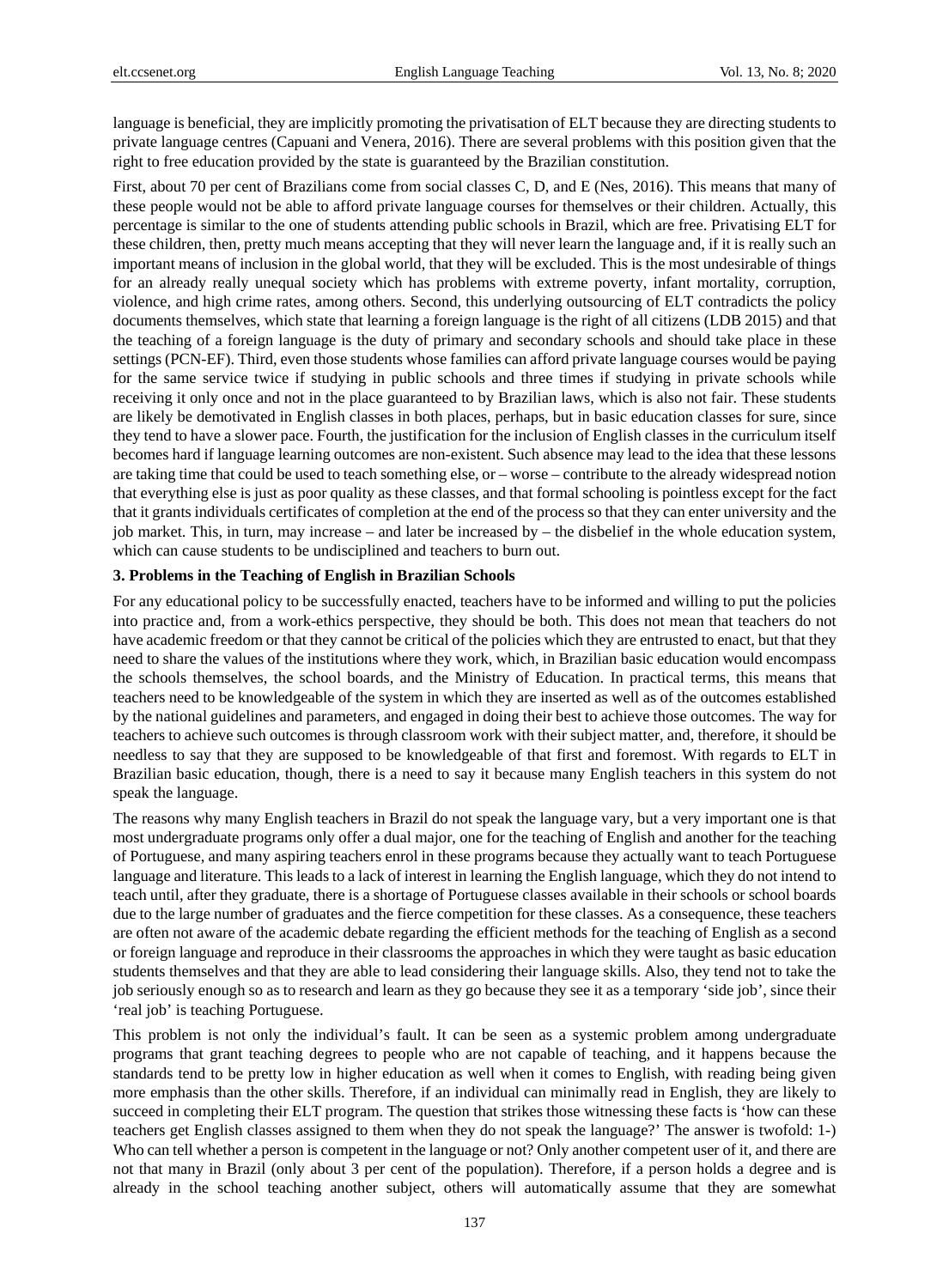knowledgeable and trust them to teach English if need be; 2-) The mindset that 'any class is better than no class', which means that even if school managers do not trust the Portuguese teacher's English skills, it is better to have these teachers do whatever they can than cancelling English classes due to the absence of a teacher.

This being said, it is important to acknowledge that in the Brazilian scenario many English teachers are actually qualified and willing to teach the language, and yet the quality of lessons cannot overall be said to be good enough so as to teach students the language. The causes of that are the lack of the necessary structure in Brazilian classrooms, the large number of students per class, and the lack of student motivation, which can lead to a lack of teacher motivation as well. All of these problems could be remedied if the policies discussed previously actively indicated how to fix them and efforts were made to implement the policies.

Most schools in Brazilian basic education, both public and private, are equipped with desks and chairs, blackboards/whiteboards, and chalk/markers. In addition to those, some schools have a computer, a data projector, loudspeakers, and internet connection for the teachers to use in their lessons if they request them, which means the devices are not preinstalled in every classroom and, therefore, teachers need to book them beforehand, having their attempts sometimes conflict with other teachers' bookings. Few schools have this audiovisual equipment installed in every classroom for teachers to use in all lessons that they see fit. Also, most schools provide printing and photocopying services, but there is usually a limit as to the number of pages a teacher can print and photocopy per month or term. This fact shows why many English teachers would end up sticking to the textbook most of the time, which is a widely used resource in primary and secondary schools. This reality has been changing, though, with the spread of smartphones among the student population, as more teachers are exploring this device as pedagogical tools in their classes.

Nonetheless, there are limitations regarding the extent to which teachers can make use of cellphones in Brazilian classes, including the difficulty in monitoring and keeping all students on task. Classes are large, with generally 35 to 45 students who can get sidetracked easily regardless of whether they are working with textbooks or more engaging resources such as phones. Distraction is something many teachers (not only of English) treat as indiscipline and about which they complain for hindering the teaching and learning process. It is, however, a somewhat normal feature of young students that can be managed if teachers are aware of cognitive and emotional development theories. Nevertheless, the most efficient way to prevent that from happening and encourage oral participation in the foreign language would be to limit the number of students in the same class to less than 20, and this is something that is beyond the teacher's power to do. With regards to indiscipline, though, teachers of all subjects may face it from students due to a cultural characteristic of not valuing schooling or the teacher as a role model, and English teachers, in addition to that, may face it due to a lack of motivation toward and even resistance to the language itself.

Such lack of motivation comes from misconceptions about the English language among learners. One of these misconceptions is that English is the language of England and the United States only and, therefore, that there is no point in learning it if one is not to go to these places (Pereira, 2016). Another misconception is that foreign languages can only be successfully learnt in private language schools and – preferably – outside Brazil (Pereira, 2016). Ways in which these misconceptions can and should be corrected are suggested in the PCN-EF and PCN-EM and include teachers taking an intercultural approach to ELT 'to make the study of this foreign language less form based and more socially and culturally relevant' with the goal of raising awareness of 'the global web in which English is involved' (as cited in Pereira, 2016, p. 579). Another way to change this idea is to prove it wrong by actually teaching the language, which takes a review of policies and a reform in the English language classroom.

#### **4. Discussion**

Brazil is a big country which is considered to be largely monolingual, with Portuguese being the native language of almost 98 percent of the population. This is due to the colonisation process to which it was subjected by Portugal for over three centuries. This reality, however, does not stop all sectors in the country from understanding that the knowledge of a second language, especially English, is important in a global world as is today's. The foreign language education policies in place, on the other hand, hinder the acquisition of a foreign language by the majority of the population because they do not prescribe the necessary conditions for successful teaching and learning of foreign languages to happen in basic education and, as a result, although foreign language classes (English in grades 10-12 and a foreign language locally chosen in grades 5-9) are mandatory, they are not effective in teaching students the language studied.

The National Education Guidelines and Framework Law, The Brazilian National Curriculum Parameters for Primary Education, and The Brazilian National Curriculum Parameters for Secondary Education need to be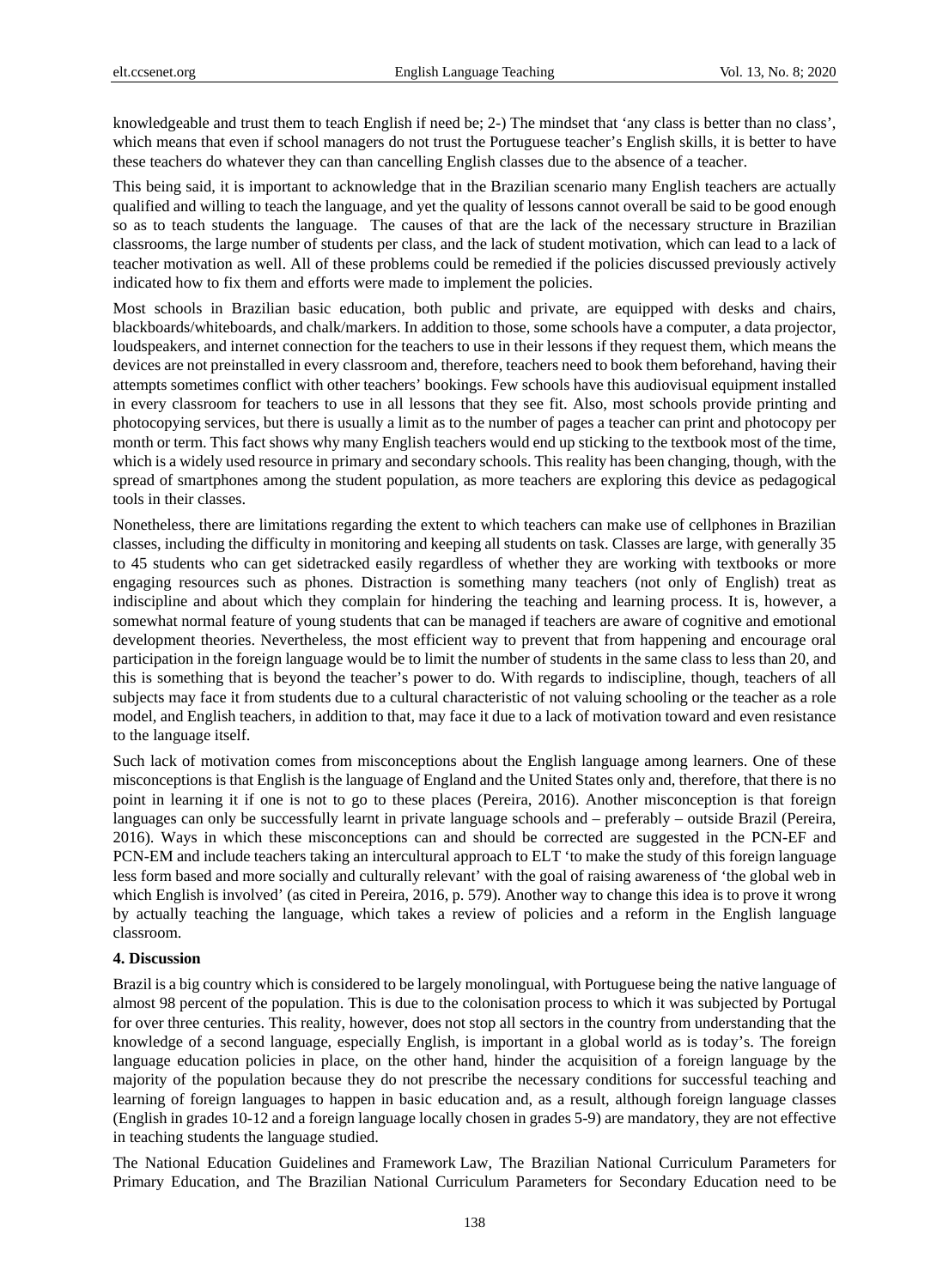reviewed so as to include the missing information and allow for the objectives that they themselves have set to be achieved. Until they do so, ELT in basic education will be undervalued because it will be offered to students who do not believe in it and by teachers who cannot make it happen due to this student mindset, but also to the fact that they themselves are not always qualified, and, even when they are, do not have the necessary resources to teach all language skills and have to deal with too many students at a time in crowded classes. It will continue to happen in private language centres, though, which is not a problem itself but paints an alarming picture of the Brazilian society given the fact that private institutions charge tuition from students, that most Brazilians belong to the lower social classes who may not be able to afford such complementary education, and that these Brazilians will continue to be denied the opportunity to fully participate in the global world, be it through the internationalisation of higher education, the access to good jobs that have the knowledge of English as a prerequisite, or the awareness of different cultures and the resulting better understanding of the self. For a country committed to reducing the educational, social, and economical gap between its richest and poorest citizens, such picture should be unacceptable.

#### **Acknowledgements**

The author would like to thank Dr. Qiang Zha, who taught the course Issues in Globalization and Education in the Faculty of Education at York University in the Summer 2019, for which this research was conducted, and Dr. John Ippolito, who read and approved this paper to count towards the completion of my Language and Literacy Education Diploma.

#### **References**

- Brazil. (1998). *Parâmetros curriculares nacionais*: terceiro e quarto ciclos do ensino fundamental: língua estrangeira [Brazilian National Curriculum Parameters for Primary Education: Foreign Language]. Secretaria de Educação Fundamental. Brasília : MEC/SEF. http://portal.mec.gov.br/seb/arquivos/pdf/pcn\_estrangeira.pdf
- Brazil. (2000). *Parâmetros Curriculares Nacionais*: Ensino Médio: linguages, codigos e suas tecnologias [Brazilian National Curriculum Parameters for Secondary Education: Languages, Codes, and Related Technologies]. MEC: Brasília. http://portal.mec.gov.br/seb/arquivos/pdf/blegais.pdf
- Brazil. (2014). *LDB 2015:* LDB: Lei de Diretrizes e Bases da Educação Nacional [recurso eletrônico]: Lei nº 9.394, de 20 de dezembro de 1996, que estabelece as diretrizes e bases da educação nacional [2015 National Education Guidelines and Framework Law]. 9. ed. Brasília: Câmara dos Deputados, Edições Câmara. http://bd.camara.leg.br/bd/bitstream/handle/bdcamara/19339/ldb\_12ed.pdf?sequence=37
- Capuani, R. S., & Venera, R. A. S. (2016). Uma análise dos PCNS de ensino do inglês: discursos em disputa. [An analysis of English teaching PCNs: discourses in dispute]. *The ESPecialist, 37*(2), 117-134. https://revistas.pucsp.br/index.php/esp/article/view/11788
- El-Dash, L. G., & Busnardo, J. (2001). Brazilian Attitudes toward English: Dimensions of Status and Solidarity. *International Journal of Applied Linguistics, 11*(1), 57-74. https://doi.org/10.1111/1473-4192.00004
- Gimenez, T., Ferreira, A. J., Alves Basso, R. A., & Carvalho Cruvinel, R. (2016). Policies for English Language Teacher Education in Brazil Today: Preliminary Remarks. *Profile, 18*(1). http://dx.doi.org/10.15446/profile.v18n1.48740
- Hamel, R. E., Lopez, E. A., & Carvalhal, T. P. (2016). Language Policy and Planning: Challenges for Latin American Universities. *Current Issues in Language Planning, 17*(3-4), 278-297. http://dx.doi.org/10.1080/14664208.2016.1201208
- Messias, C. (2012). O ensino de língua inglesa na legislação educacional brasileira. [The English Teaching in the Brazilian Educational Legislation]. *KUR'YT'YBA: Revista Científica do Colégio Militar de Curitiba, 3*: 97-108.

https://www.academia.edu/24474197/O\_Ensino\_de\_L%C3%ADngua\_Inglesa\_na\_Legisla%C3%A7%C3% A3o\_Educacional\_Brasileira

- Nes, E. F. (2016). *Social Classes in Brazil*. https://thebrazilbusiness.com/article/social-classes-in-brazil-1453802521
- Pereira, F. M. (2016). From Non-Cultural to Intercultural Principles: a Proposal for English Classes in Brazilian Public Schools. *Intercultural Education, 27*(6), 577–586. http://dx.doi.org/10.1080/14675986.2016.1249634
- Rajagopalan, K. (2003). The Ambivalent Role of English in Brazilian Politics. *World Englishes, 22*(2), 91-101. https://doi.org/10.1111/1467-971X.00281